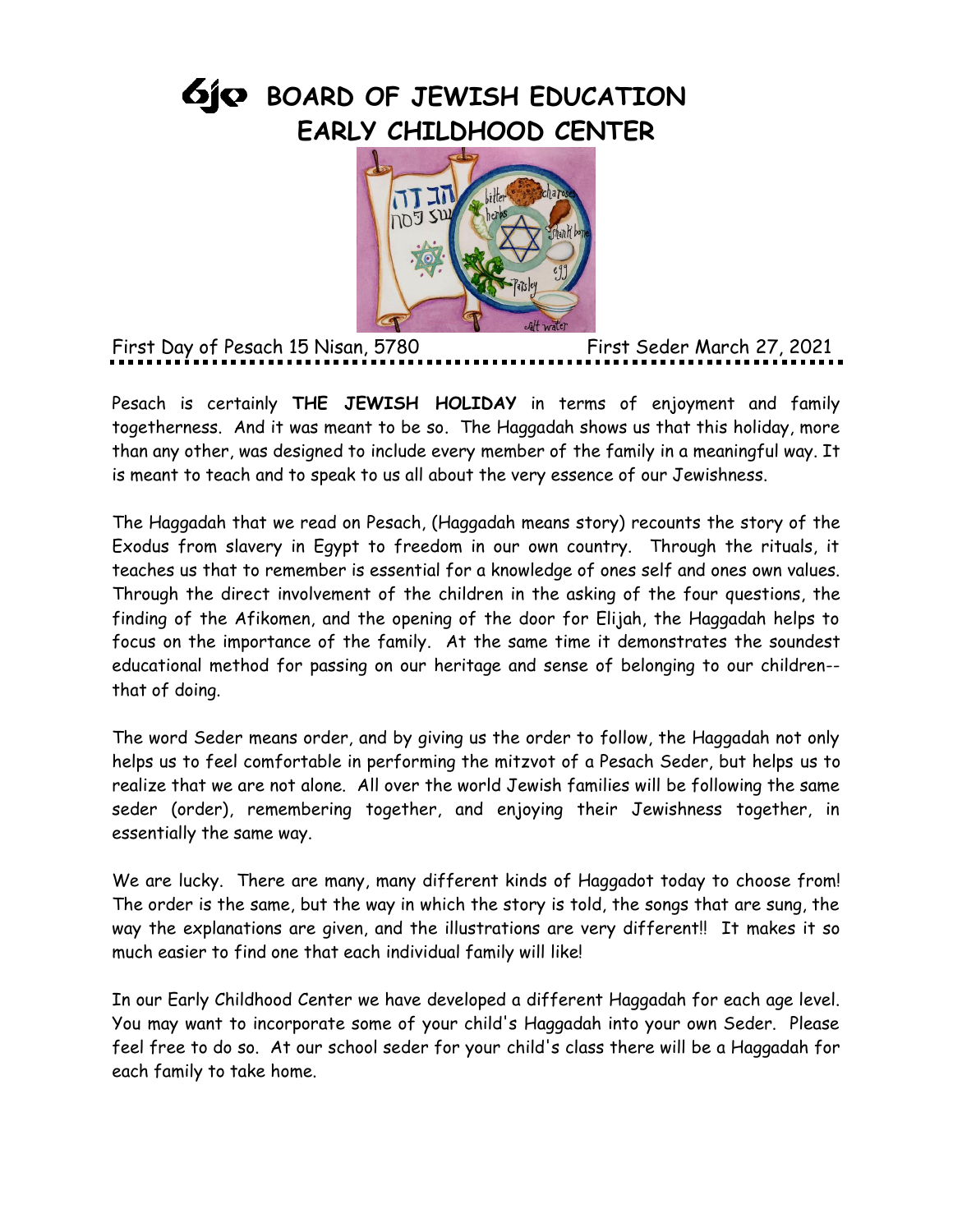The different Haggadot for each age level reflect what the children are learning in their class and are designed to be developmentally appropriate for each age. We know that our youngest children have a very different attention span than our Pre-K children

## **TODDLERS AND 2 YEAR OLDS**

Our goal for this young age, simply put, is for the child to feel himself a PART of the celebration of Pesach! Our focus is on the fact that we have this special Jewish Holiday called Pesach, which we celebrate with our family and friends at a Seder. We emphasize how this night is different than any other night. For example, at our Seder we all read a book at the dinner table.

The story of Pesach for the very young has a very simple theme: that long ago the Jewish people were unhappy where they were living in a country called Egypt and that a wonderful man named Moses helped them leave Egypt and go to their own country of Israel, where they were very happy.

The essence of Pesach, REMEMBERING, is emphasized, in that we remember how Moses helped the Jewish people and we remember that the Jewish people didn't have time to bake bread so that they ate a special kind of food called Matzah. The children enjoy eating Matzah in school and pretending to bake flat Matzah using cream colored playdough with forks or combs for making the holes. They are prepared for the matzah at the Seder table, and their part in the Afikomen ritual, through fun songs and games.

## **THREE YEAR OLDS**

Since Pesach comes in the spring, our Three Year Olds are ready developmentally to take on so much more. They are vitally interested in how the Jewish people coped with a situation where they were not given choices, and were ordered around. At this age, independence and how one expresses it constructively is of major concern to them. They can identify with the sadness of the Jewish people, and be gleeful and proud when Moses is able to secure their freedom.

The three year olds learn more about their own role in the celebration of Pesach. They learn to echo sing the first question (not to memorize it). They learn that there was another man long ago who helped the Jewish people, Eliahu, and that during the Seder they will help to open the door to pretend to invite Eliahu in for the Seder, while everyone sings a welcome song. They will enjoy more of the traditional Seder songs: dancing and singing, Dayeinu; enjoying a nursery rhyme version of the Chad Gadya song; and clapping as they sing faster and faster the song that has ended every seder for centuries, L'shana ha-baah b'Yerushalayim (Next year in Jerusalem).

They will hear about the Jews leaving Egypt and going through the hot sand on the way to Israel, and why we eat Matzah and not bread on Pesach. Each year the children will make a